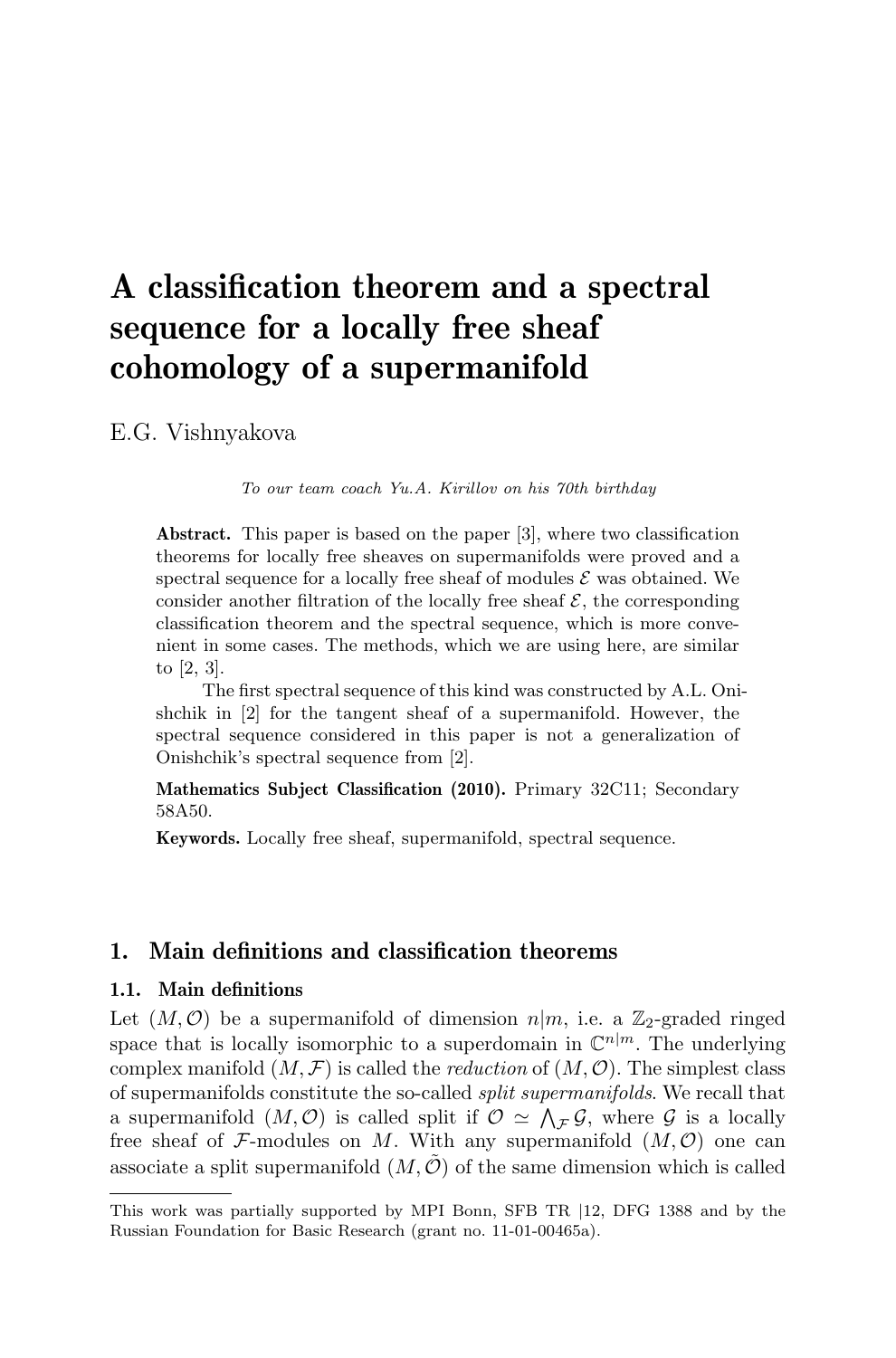the retract of  $(M, \mathcal{O})$ . To construct it, let us consider the  $\mathbb{Z}_2$ -graded sheaf of ideals  $\mathcal{J} = \mathcal{J}_0 \oplus \mathcal{J}_1 \subset \mathcal{O}$  generated by odd elements of  $\mathcal{O}$ . The structure sheaf of the retract is defined by

$$
\tilde{\mathcal{O}} = \bigoplus_{p \ge 0} \tilde{\mathcal{O}}_p, \text{ where } \tilde{\mathcal{O}}_p = \mathcal{J}^p / \mathcal{J}^{p+1}, \mathcal{J}^0 := \mathcal{O}.
$$

Here  $\tilde{O}_1$  is a locally free sheaf of F-modules on M and  $\tilde{O}_p = \bigwedge^p_{\mathcal{F}} \tilde{O}_1$ . By definition, the following sequences

$$
0 \to \mathcal{J} \cap \mathcal{O}_{\bar{0}} \to \mathcal{O}_{\bar{0}} \stackrel{\pi}{\to} \tilde{\mathcal{O}}_0 \to 0, 0 \to \mathcal{J}^2 \cap \mathcal{O}_{\bar{1}} \to \mathcal{O}_{\bar{1}} \stackrel{\pi}{\to} \tilde{\mathcal{O}}_1 \to 0.
$$
 (1)

are exact. Moreover, they are locally split. The supermanifold  $(M, \mathcal{O})$  is split iff both sequences are globally split.

Denote by  $\mathcal{S}_{\bar{0}}$  and  $\mathcal{S}_{\bar{1}}$  the even and the odd parts of a  $\mathbb{Z}_2$ -graded sheaf of O-modules S on M, respectively; by  $\Pi(\mathcal{S})$  we denote the same sheaf of Omodules S equipped with the following  $\mathbb{Z}_2$ -grading:  $\Pi(\mathcal{S})_{\bar{0}} = \mathcal{S}_{\bar{1}}$ ,  $\Pi(\mathcal{S})_{\bar{1}} = \mathcal{S}_{\bar{0}}$ . A  $\mathbb{Z}_2$ -graded sheaf of  $\mathcal{O}\text{-modules on }M$  is called free (locally free) of rank  $p|q, p, q \geq 0$  if it is isomorphic (respectively, locally isomorphic) to the  $\mathbb{Z}_2$ graded sheaf of  $\mathcal{O}\text{-modules } \mathcal{O}^p \oplus \Pi(\mathcal{O})^q$ . For example, the tangent sheaf  $\mathcal T$  of a supermanifold  $(M, \mathcal{O})$  is a locally free sheaf of  $\mathcal{O}$ -modules.

Let now  $\mathcal{E} = \mathcal{E}_{\bar{0}} \oplus \mathcal{E}_{\bar{1}}$  be a locally free sheaf of  $\mathcal{O}\text{-modules}$  of rang  $p|q$ on an arbitrary supermanifold  $(M, \mathcal{O})$ . We are going to construct a locally free sheaf of the same rank on  $(M, \tilde{\mathcal{O}})$ . First, we note that  $\mathcal{E}_{red} := \mathcal{E}/\mathcal{J}\mathcal{E}$  is a locally free sheaf of F-modules on M. Moreover,  $\mathcal{E}_{red}$  admits the  $\mathbb{Z}_2$ -grading  $\mathcal{E}_{\text{red}} = (\mathcal{E}_{\text{red}})_{\bar{0}} \oplus (\mathcal{E}_{\text{red}})_{\bar{1}}$ , by two locally free sheaves of F-modules

$$
(\mathcal{E}_{\text{red}})_{\bar{0}} := \mathcal{E}_{\bar{0}} / \mathcal{J} \mathcal{E} \cap \mathcal{E}_{\bar{0}} \text{ and } (\mathcal{E}_{\text{red}})_{\bar{1}} := \mathcal{E}_{\bar{1}} / \mathcal{J} \mathcal{E} \cap \mathcal{E}_{\bar{1}}
$$

of ranks p and q, respectively. Further, the sheaf  $\mathcal E$  possesses the filtration

$$
\mathcal{E} = \mathcal{E}_{(0)} \supset \mathcal{E}_{(1)} \supset \mathcal{E}_{(2)} \supset \dots, \text{ where } \mathcal{E}_{(p)} = \mathcal{J}^p \mathcal{E}_{\bar{0}} + \mathcal{J}^{p-1} \mathcal{E}_{\bar{1}}, \ p \ge 1. \tag{2}
$$

Using this filtration, we can construct the following locally free sheaf of  $\tilde{\mathcal{O}}$ modules on M:

$$
\tilde{\mathcal{E}} = \bigoplus_{p} \tilde{\mathcal{E}}_p
$$
, where  $\tilde{\mathcal{E}}_p = \mathcal{E}_{(p)} / \mathcal{E}_{(p+1)}$ .

The sheaf  $\tilde{\mathcal{E}}$  is also a locally free sheaf of F-modules. In other words,  $\tilde{\mathcal{E}}$  is a sheaf of sections of a certain vector bundle. The following exact sequence gives a description of  $\mathcal{E}$ .

$$
0 \to \tilde{\mathcal{O}}_p \otimes (\mathcal{E}_{\text{red}})_{\bar{0}} \to \tilde{\mathcal{E}}_p \to \tilde{\mathcal{O}}_{p-1} \otimes (\mathcal{E}_{\text{red}})_{\bar{1}} \to 0.
$$

We also have the following two exact sequences, which are locally split:

$$
0 \to \mathcal{E}_{(1)\bar{0}} \to \mathcal{E}_{(0)\bar{0}} \stackrel{\alpha}{\to} \tilde{\mathcal{E}}_{0} \to 0;
$$
  
\n
$$
0 \to \mathcal{E}_{(2)\bar{1}} \to \mathcal{E}_{(1)\bar{1}} \stackrel{\beta}{\to} \tilde{\mathcal{E}}_{1} \to 0.
$$
\n(3)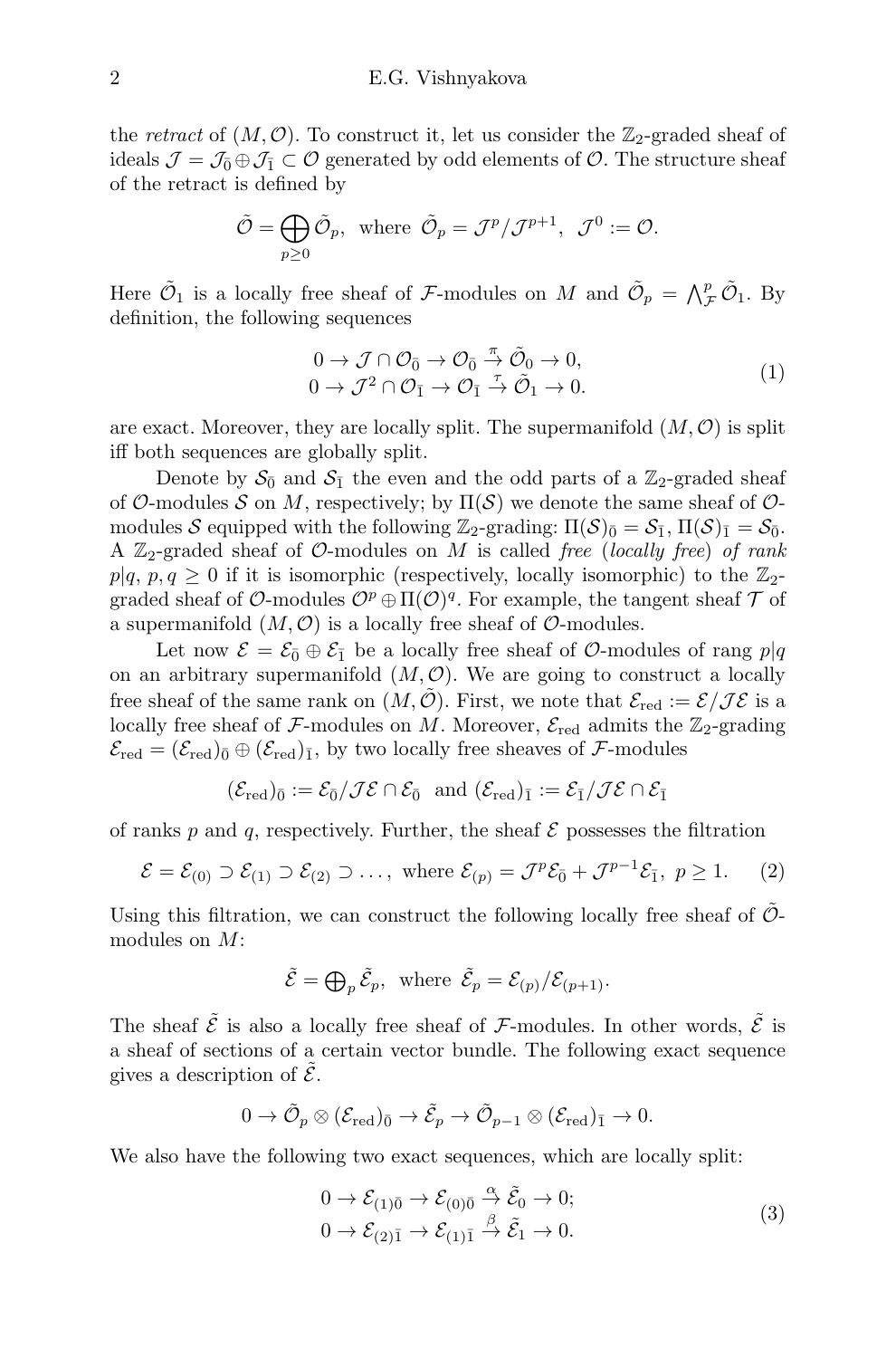The sheaf  $\tilde{\mathcal{E}}$  is Z-graded by definition. Unlike the Z<sub>2</sub>-grading considered in [3], the natural  $\mathbb{Z}_2$ -grading is compatible with this  $\mathbb{Z}_2$ -grading.

$$
(\tilde{\mathcal{E}})_{\bar{0}} := \bigoplus_{p=2k} \tilde{\mathcal{E}}_p, \quad (\tilde{\mathcal{E}})_{\bar{1}} := \bigoplus_{p=2k_1} \tilde{\mathcal{E}}_p.
$$

# 1.2. Classification theorem for locally free sheaves  $\mathcal E$  on supermanifolds with given  $\tilde{\mathcal{E}}$

Our objective now is to classify locally free sheaves  $\mathcal E$  of  $\mathcal O$ -modules on supermanifolds  $(M, \mathcal{O})$  which have the fixed retract  $(M, \mathcal{O})$  and such that the corresponding locally free sheaf  $\tilde{\mathcal{E}}$  is fixed.

Let  $(M, \mathcal{O})$  and  $(M, \mathcal{O}')$  be two supermanifolds,  $\mathcal{E}, \mathcal{E}'$  be locally free sheaves of  $\mathcal{O}\text{-modules}$  and  $\mathcal{O}'\text{-modules}$  on  $M$ , respectively. Suppose that  $\Psi$ :  $\mathcal{O} \to \mathcal{O}'$  is a superalgebra sheaf morphism. A vector space sheaf morphism  $\Phi_{\Psi}: \mathcal{E} \to \mathcal{E}'$  is called a *quasi-morphism* if

$$
\Phi_{\Psi}(fv) = \Psi(f)\Phi_{\Psi}(v), \ f \in \mathcal{O}, \ v \in \mathcal{E}.
$$

As usual, we assume that  $\Phi_{\Psi}(\mathcal{E}_{\bar{i}}) \subset \mathcal{E}'_{\bar{i}}, \bar{i} \in \{\bar{0}, \bar{1}\}.$  An invertible quasimorphism is called a *quasi-isomorphism*. A quasi-isomorphism  $\Phi_{\Psi}: \mathcal{E} \to \mathcal{E}$ is also called a *quasi-automorphism* of  $\mathcal{E}$ . Denote by  $Aut\mathcal{E}$  the sheaf of quasiautomorphisms of  $\mathcal E$ . It has a double filtration by the subsheaves

$$
\mathcal{A}ut_{(p)(q)}\mathcal{E} := \{ \Phi_{\Psi} \in \mathcal{A}ut\mathcal{E} \mid \Phi_{\Psi}(v) \equiv v \operatorname{mod} \mathcal{E}_{(p)}, \Psi(f) = f \operatorname{mod} \mathcal{J}^q \}
$$
  
for  $v \in \mathcal{E}, f \in \mathcal{O} \}, p, q \ge 0.$ 

We also define the following subsheaf of  $Aut\tilde{\mathcal{E}}$ :

$$
\widetilde{\mathcal{A}ut}\widetilde{\mathcal{E}} := \{ \Phi_{\Psi} \mid \Phi_{\Psi} \in \mathcal{A}ut(\widetilde{\mathcal{E}}), \ \Phi_{\Psi} \text{ preserves the } \mathbb{Z}\text{-grading of } \widetilde{\mathcal{E}} \}. \tag{4}
$$

If  $\Phi_{\Psi} \in \widetilde{\mathcal{A}ut}\tilde{\mathcal{E}}$ , then  $\Psi : \tilde{\mathcal{O}} \to \tilde{\mathcal{O}}$  also preserves the Z-grading. The 0-th cohomology group  $H^0(M, \widetilde{\mathcal{A}}ut\widetilde{\mathcal{E}})$  acts on the sheaf  $\mathcal{A}ut\widetilde{\mathcal{E}}$  by the automorphisms  $\delta \mapsto a \circ \delta \circ a^{-1}$ , where  $a \in H^0(M, \widetilde{\mathcal{A}}ut\widetilde{\mathcal{E}})$  and  $\delta \in \mathcal{A}ut\widetilde{\mathcal{E}}$ . It is easy to see that this action leaves invariant the subsheaves  $\mathcal{A}ut_{(p)(q)}\tilde{\mathcal{E}}$  and hence induces an action of  $H^0(M, \widetilde{\mathcal{A}}ut\tilde{\mathcal{E}})$  on the cohomology set  $H^1(M, \mathcal{A}ut_{(p)(q)}\tilde{\mathcal{E}})$ . The unit element  $\epsilon \in H^1(M, \mathcal{A}ut_{(p)(q)}\mathcal{E}')$  is a fixed point with respect to the action of  $H^0(M,\mathcal{A}ut\mathcal{E}').$ 

Let  $\mathcal E$  be a locally free sheaf of  $\mathcal O$ -modules on M. Denote

 $[\mathcal{E}] = {\mathcal{E}' | \mathcal{E}'$  is quasi-isomorphic to  $\mathcal{E}}$ .

The total space of the bundle corresponding to a locally free sheaf  $\mathcal E$  will be denoted E. It is a supermanifold. The locally free sheaf  $\mathcal{\hat{E}}$  corresponding to  $\mathcal{E}$ has the following property: The retract  $\mathbb E$  of  $\mathbb E$  is the total space of the bundle corresponding to  $\mathcal{E}$ .

**Theorem 1.1.** Let  $(M, \mathcal{O}')$  be a split supermanifold and  $\mathcal{E}'$  be a locally free sheaf of  $\mathcal{O}'$ -modules on M such that  $\mathcal{E}' \simeq \tilde{\mathcal{E}}'$ . Then

$$
\{[\mathcal{E}] \mid \tilde{\mathcal{O}} = \mathcal{O}', \ \tilde{\mathcal{E}} = \mathcal{E}'\} \stackrel{\text{1:1}}{\longleftrightarrow} H^1(M, \mathcal{A}ut_{(2)(2)}\mathcal{E}')/H^0(M, \widetilde{\mathcal{A}ut}\mathcal{E}').
$$

The orbit of the unit element  $\epsilon$ , which is  $\epsilon$  itself, corresponds to  $\mathcal{E}'$ .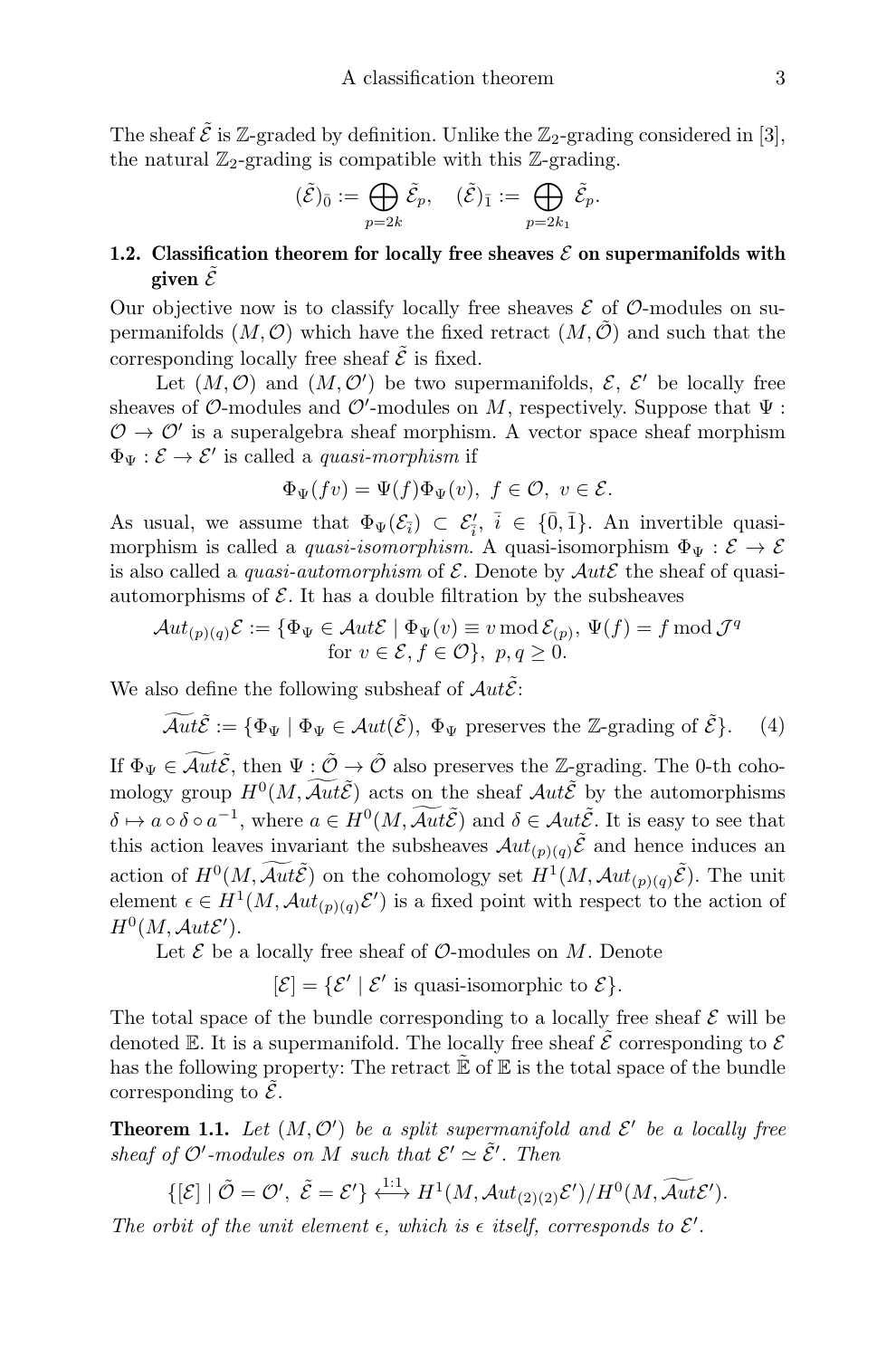*Proof.* Let  $\mathcal E$  be a locally free sheaf of  $\mathcal O$ -modules on  $(M, \mathcal O)$  and  $\mathcal U = \{U_i\}$ be an open covering of  $M$  such that  $(1)$  and  $(3)$  are split (hence exact) over  $U_i$  and  $\mathcal{E}|_{U_i}$  are free. In this case,  $\tilde{\mathcal{E}}|_{U_i}$  are free sheaves of  $\tilde{\mathcal{O}}$ -modules. We fix homogeneous bases (even and odd, respectively)  $(\hat{e}_j^i)$  and  $(\hat{f}_j^i)$  of the free sheaves of  $\tilde{\mathcal{O}}$ -modules  $\tilde{\mathcal{E}}|_{U_i}$ ,  $U_i \in \mathcal{U}$ . Without loss of generality, we may assume that  $\hat{e}_j^i \in \tilde{E}_0$  and  $\hat{f}_j^i \in \tilde{E}_1$ . We are going to define an isomorphism  $\delta_i: \mathcal{E}|_{U_i} \rightarrow \tilde{\mathcal{E}}|_{U_i}.$ 

Let  $e_j^i \in \mathcal{E}_{(0)\bar{0}}$  be such that  $\alpha(e_j^i) = \hat{e}_j^i$  and  $f_j^i \in \mathcal{E}_{(0)\bar{1}}$  be such that  $\beta(f_j^i) = \hat{f}_j^i$ , see (3). Then  $(e_j^i, f_j^i)$  is a local basis of  $\mathcal{E}|_{U_i}$ . A splitting of (1) determines a local isomorphism  $\sigma_i: \mathcal{O}|_{U_i} \to \tilde{\mathcal{O}}|_{U_i}$ , see [1]. We put

$$
\delta_i(\sum h_j e_j^i + \sum g_j f_j^i) = \sum \sigma_i(h_j) \hat{e}_j^i + \sum \sigma_i(g_j) \hat{f}_j^i, \ \ h_j, g_j \in \mathcal{O}.
$$

Obviously,  $\delta_i$  is an isomorphism. We put  $\gamma_{ij} := \sigma_i \circ \sigma_j^{-1}$  and  $(g_{ij})_{\gamma_{ij}} := \delta_i \circ \delta_j^{-1}$ . Moreover,  $(\gamma_{ij}) \in Z^1(\mathcal{U}, \mathcal{A}ut_{(2)}\tilde{\mathcal{O}}),$  see [1] for more details. We want to show that

$$
((g_{ij})_{\gamma_{ij}}) \in Z^1(\mathcal{U}, \mathcal{A}ut_{(2)(2)}\tilde{\mathcal{E}}).
$$

Let us take  $v \in \tilde{E}|_{U_j}$ ,  $v = \sum h_k \hat{e}_k^i + \sum g_k \hat{f}_k^i$ ,  $h_j, g_j \in \tilde{\mathcal{O}}$ . Then by definition we have δ

$$
j_j^{-1}(v) = \sum_{j} \sigma_j^{-1}(h_k) e_k^j + \sum_{j} \sigma_j^{-1}(g_k) f_k^j.
$$

The transition functions of  $\mathcal E$  may be expressed in  $U_i \cap U_j$  as follows:

$$
e_k^j = \sum a_s^k e_s^i + \sum b_s^k f_s^i, \ f_k^j = \sum c_s^k e_s^i + \sum d_s^k f_s^i, \ a_s^k, d_s^k \in \mathcal{O}_{\bar{0}}, \ b_s^k, c_s^k \in \mathcal{O}_{\bar{1}}.
$$
 Further,

$$
\alpha(e_k^j) = \hat{e}_k^j = \sum \pi(a_s^k)\hat{e}_s^i, \quad \beta(f_k^j) = \hat{f}_k^j = \sum \tau(c_s^k)\hat{e}_s^i + \sum \pi(d_s^k)\hat{f}_s^i.
$$

We have

$$
\delta_j \circ \delta_j^{-1}(v) = \sum_k \gamma_{ij}(h_k) (\sum_s \sigma_i(a_s^k) \hat{e}_s^i + \sum_r \sigma_i(b_s^k) \hat{f}_s^i) +
$$
  

$$
\sum_k \gamma_{ij}(g_k) (\sum_s \sigma_i(c_s^k) \hat{e}_s^i + \sum_s \sigma_i(d_s^k) \hat{f}_s^i) =
$$
  

$$
\sum_k h_k (\sum_s \pi(a_s^k) \hat{e}_s^i) + \sum_k g_k (\sum_s \tau(c_s^k) \hat{e}_s^i + \sum_s \pi(d_s^k) \hat{f}_s^i) \bmod{\tilde{\mathcal{E}}_{(2)}} = v \bmod{\tilde{\mathcal{E}}_{(2)}}.
$$

The rest of the proof is a direct repetition of the proof of Theorem 2 from [3].  $\Box$ 

### 2. The spectral sequence

#### 2.1. Quasi-derivations

Quasi-derivations were defined in [3]. Let us briefly recall that construction. Consider a locally free sheaf  $\mathcal E$  on a supermanifold  $(M, \mathcal O)$ . An even vector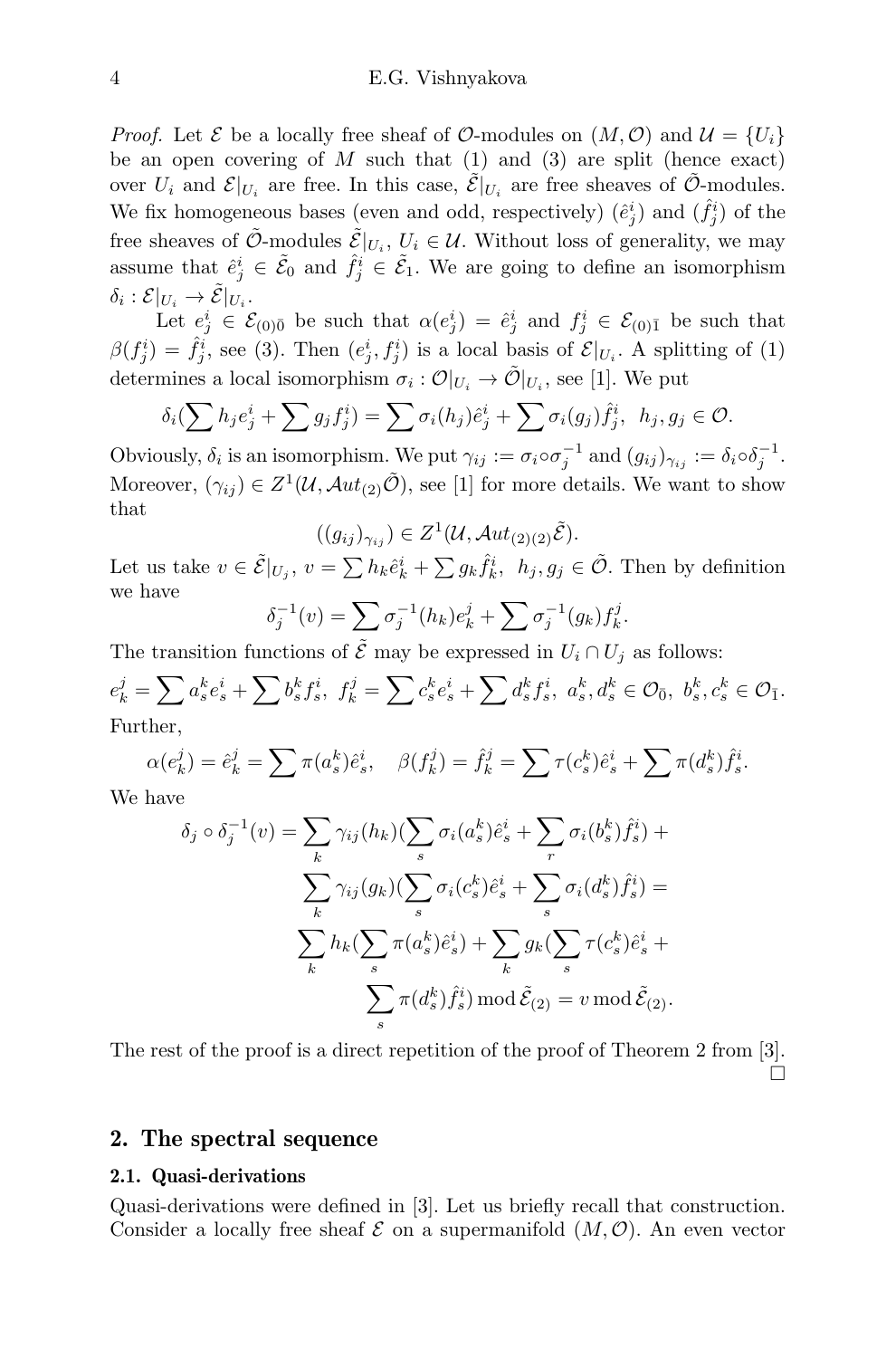space sheaf morphism  $A_{\Gamma}: \mathcal{E} \to \mathcal{E}$  is called a *quasi-derivation* if  $A_{\Gamma}(fv)$  $\Gamma(f)v+fA_{\Gamma}(v)$ , where  $f\in\mathcal{O}, v\in\mathcal{E}$  and  $\Gamma$  is a certain even super vector field. Denote by Der  $\mathcal E$  the sheaf of quasi-derivations. It is a sheaf of Lie algebras with respect to the commutator  $[A_{\Gamma}, B_{\Upsilon}] := A_{\Gamma} \circ B_{\Upsilon} - B_{\Upsilon} \circ A_{\Gamma}$ . The sheaf  $\text{Der } \mathcal{E}$  possesses a double filtration

$$
\begin{array}{ccc}\n\text{Der}_{(0)(0)} \mathcal{E} & \supset \quad \text{Der}_{(2)(0)} \mathcal{E} & \supset \cdots \\
\cup \quad & \cup \quad & \cup \quad \\
\text{Der}_{(0)(2)} \mathcal{E} & \supset \quad \text{Der}_{(2)(2)} \mathcal{E} & \supset \cdots \\
\vdots & \vdots & \end{array}
$$

where

$$
\mathrm{Der}_{(p)(q)}\,\mathcal{E}:=\{A_{\Gamma}\in\mathrm{Der}\,\mathcal{E}\mid A_{\Gamma}(\mathcal{E}_{(r)})\subset\mathcal{E}_{(r+p)},\;\Gamma(\mathcal{J}^s)\subset\mathcal{J}^{s+q},\;r,s\in\mathbb{Z}\},\;
$$

where  $p, q \geq 0$ . The map defined by the usual exponential series

$$
\exp : \mathrm{Der}_{(p)(q)} \mathcal{E} \to \mathcal{A}ut_{(p)(q)} \mathcal{E}, \ p, q \ge 2,
$$

is an isomorphism of sheaves of sets, because operators from  $\text{Der}_{(p)(q)} \mathcal{E}, p, q \geq$ 2, are nilpotent. The inverse map is given by the logarithmic series. Define the vector space subsheaf  $\text{Der}_{k,k} \tilde{\mathcal{E}}$  of  $\text{Der}_{(k)(k)} \tilde{\mathcal{E}}$  for  $k \geq 0$  by

$$
\text{Der}_{k,k}\,\tilde{\mathcal{E}} := \{A_{\Gamma} \in \text{Der}_{(k)(k)}\,\tilde{\mathcal{E}} \mid A_{\Gamma}(\tilde{\mathcal{E}}_r) \subset \tilde{\mathcal{E}}_{r+k}, \ \Gamma(\tilde{\mathcal{O}}_s) \subset \tilde{\mathcal{O}}_{s+k}, \ r,s \in \mathbb{Z}\}.
$$

For an even  $k \geq 2$ , define a map

$$
\mu_k: \mathcal{A}ut_{(k)(2)}\tilde{\mathcal{E}} \to \mathrm{Der}_{k,k}\tilde{\mathcal{E}}, \quad \mu_k(a_\gamma) = \bigoplus_q \mathrm{pr}_{q+k} \circ A_\Gamma \circ \mathrm{pr}_q,
$$

where  $a_{\gamma} = \exp(A_{\Gamma})$  and  $\text{pr}_k : \tilde{\mathcal{E}} \to \tilde{\mathcal{E}}_k$  is the natural projection. The kernel of this map is  $Aut_{(k+2)(2)}\tilde{\mathcal{E}}$ . Moreover, the sequence

$$
0 \to \mathcal{A}ut_{(k+2)(2)}\tilde{\mathcal{E}} \longrightarrow \mathcal{A}ut_{(k)(2)}\tilde{\mathcal{E}} \xrightarrow{\mu_k} \text{Der}_{k,k}\tilde{\mathcal{E}} \to 0,
$$

where  $k \geq 2$  is even, is exact. Denoting by  $H_{(k)}(\tilde{\mathcal{E}})$  the image of the natural mapping  $H^1(M, \mathcal{A}ut_{(k)(2)}\tilde{\mathcal{E}}) \to H^1(M, \mathcal{A}ut_{(2)(2)}\tilde{\mathcal{E}})$ , we get the filtration

$$
H^1(M, \mathcal{A}ut_{(2)}\tilde{\mathcal{E}}) = H_{(2)}(\tilde{\mathcal{E}}) \supset H_{(4)}(\tilde{\mathcal{E}}) \supset \dots.
$$

Take  $a_{\gamma} \in H_{(2)}(\tilde{\mathcal{E}})$ . We define the *order of*  $a_{\gamma}$  to be the maximal number k such that  $a_{\gamma} \in H_{(k)}(\mathcal{E})$ . The order of a locally free sheaf  $\mathcal{E}$  of  $\mathcal{O}$ -modules on a supermanifold  $(M, \mathcal{O}_M)$  is by definition the order of the corresponding cohomology class.

#### 2.2. The spectral sequence.

A spectral sequence connecting the cohomology with values in the tangent sheaf  $\mathcal T$  of a supermanifold  $(M, \mathcal O)$  with the cohomology with values in the tangent sheaf  $\mathcal{T}_{gr}$  of the retract  $(M, \mathcal{O})$  was constructed in [2]. Here we use similar ideas to construct a new spectral sequence connecting the cohomology with values in a locally free sheaf  $\mathcal E$  on a supermanifold  $(M, \mathcal O)$  with the cohomology with values in the locally free sheaf  $\mathcal{E}$  on  $(M, \mathcal{O})$ . Note that our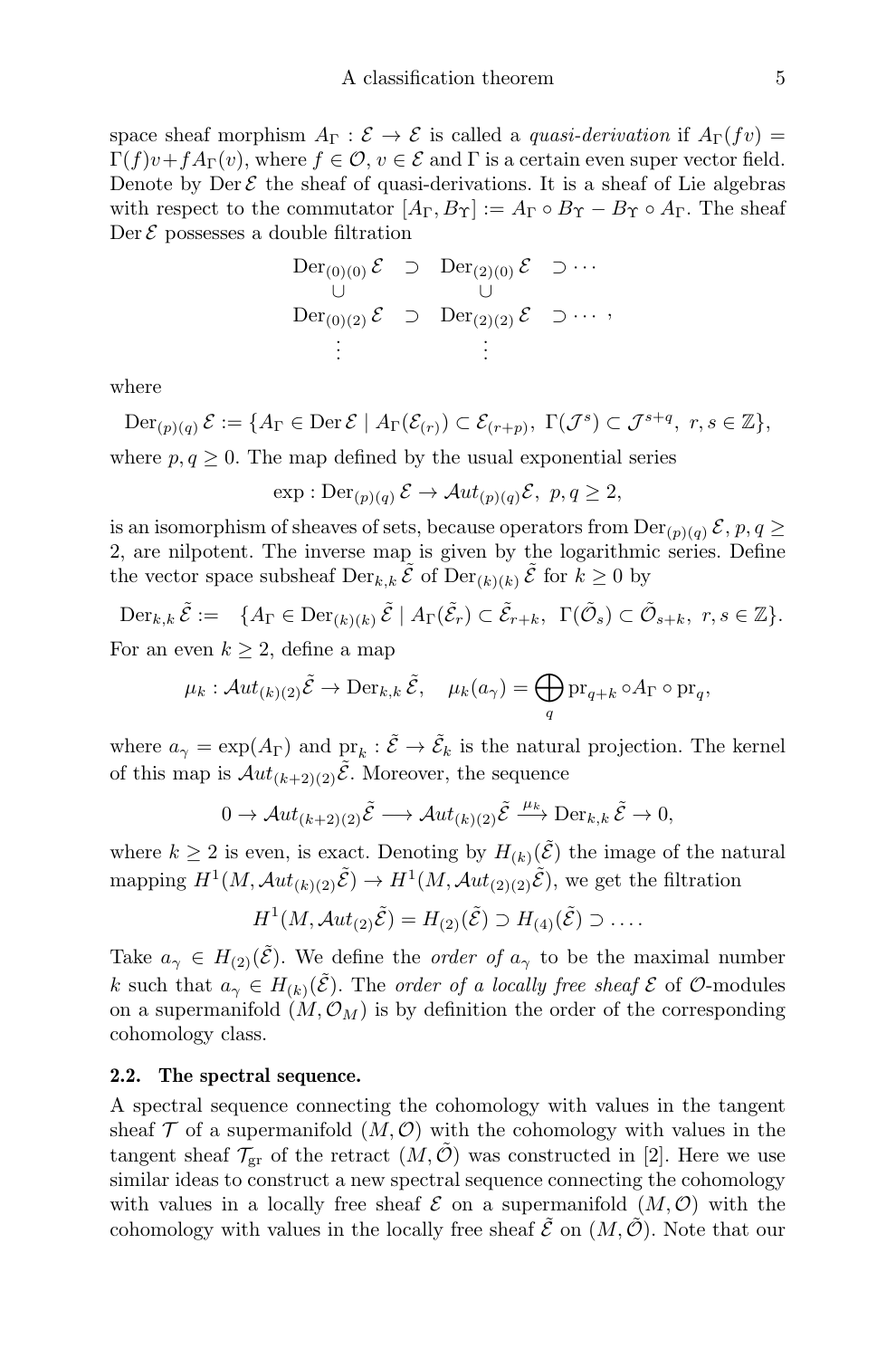spectral sequence is not a generalization of the spectral sequence obtained in [2] because  $\mathcal{T}_{gr}$  is not in general isomorphic to  $\mathcal{T}$ .

Let  $\mathcal E$  be a locally free sheaf on a supermanifold  $(M, \mathcal O)$  of dimension  $n|m$ . We fix an open Stein covering  $\mathfrak{U} = (U_i)_{i \in I}$  of M and consider the corresponding Čech cochain complex  $C^*(\mathfrak{U}, \mathcal{E}) = \bigoplus_{p \geq 0} C^p(\mathfrak{U}, \mathcal{E})$ . The  $\mathbb{Z}_2$ grading of  $\mathcal E$  gives rise to the Z<sub>2</sub>-gradings in  $C^*(\mathfrak U, \mathcal E)$ <sup>-</sup>and  $H^*(M, \mathcal E)$  given by

$$
C_{\overline{0}}(\mathfrak{U}, \mathcal{E}) = \bigoplus_{q \geq 0} C^{2q}(\mathfrak{U}, \mathcal{E}_{\overline{0}}) \oplus \bigoplus_{q \geq 0} C^{2q+1}(\mathfrak{U}, \mathcal{E}_{\overline{1}}),
$$
  
\n
$$
C_{\overline{1}}(\mathfrak{U}, \mathcal{E}) = \bigoplus_{q \geq 0} C^{2q}(\mathfrak{U}, \mathcal{E}_{\overline{1}}) \oplus \bigoplus_{q \geq 0} C^{2q+1}(\mathfrak{U}, \mathcal{E}_{\overline{0}}).
$$
  
\n
$$
H_{\overline{0}}(M, \mathcal{E}) = \bigoplus_{q \geq 0} H^{2q}(M, \mathcal{E}_{\overline{0}}) \oplus \bigoplus_{q \geq 0} H^{2q+1}(M, \mathcal{E}_{\overline{1}}),
$$
  
\n
$$
H_{\overline{1}}(M, \mathcal{E}) = \bigoplus_{q \geq 0} H^{2q}(M, \mathcal{E}_{\overline{1}}) \oplus \bigoplus_{q \geq 0} H^{2q+1}(M, \mathcal{E}_{\overline{0}}).
$$
  
\n(5)

The filtration (2) for  $\mathcal E$  gives rise to the filtration

$$
C^*(\mathfrak{U}, \mathcal{E}) = C_{(0)} \supset \ldots \supset C_{(p)} \supset \ldots \supset C_{(m+2)} = 0
$$
 (6)

of this complex by the subcomplexes

$$
C_{(p)} = C^*(\mathfrak{U}, \mathcal{E}_{(p)}).
$$

Denoting by  $H(M,\mathcal{E})_{(p)}$  the image of the natural mapping  $H^*(M,\mathcal{E}_{(p)}) \to$  $H^*(M, \mathcal{E})$ , we get the filtration

$$
H^*(M,\mathcal{E}) = H(M,\mathcal{E})_{(0)} \supset \ldots \supset H(M,\mathcal{E})_{(p)} \supset \ldots. \tag{7}
$$

Denote by  $gr H^*(M, \mathcal{E})$  the bigraded group associated with the filtration (7); its bigrading is given by

$$
\operatorname{gr} H^*(M,\mathcal{E}) = \bigoplus_{p,q \ge 0} \operatorname{gr}_p H^q(M,\mathcal{E}).
$$

By the (more general) Leray procedure, we get a spectral sequence of bigraded groups  $E_r$  converging to  $E_\infty \simeq \text{gr } H^*(M, \mathcal{E})$ . For convenience of the reader, we recall the main definitions here.

For any  $p, r \geq 0$ , define the vector spaces

$$
C_r^p = \{ c \in C_{(p)} \, | \, dc \in C_{(p+r)} \}.
$$

Then, for a fixed p, we have

 $\overline{m}$ 

$$
C_{(p)} = C_0^p \supset \ldots \supset C_r^p \supset C_{r+1}^p \supset \ldots
$$

The r-th term of the spectral sequence is defined by

$$
E_r = \bigoplus_{p=0}^{\infty} E_r^p, \ r \ge 0, \text{ where } E_r^p = C_r^p / C_{r-1}^{p+1} + dC_{r-1}^{p-r+1}.
$$

Since  $d(C_r^p) \subset C_r^{p+r}$ , d induces a derivation  $d_r$  of  $E_r$  of degree r such that  $d_r^2 =$ 0. Then  $E_{r+1}$  is naturally isomorphic to the homology algebra  $H(E_r, d_r)$ . The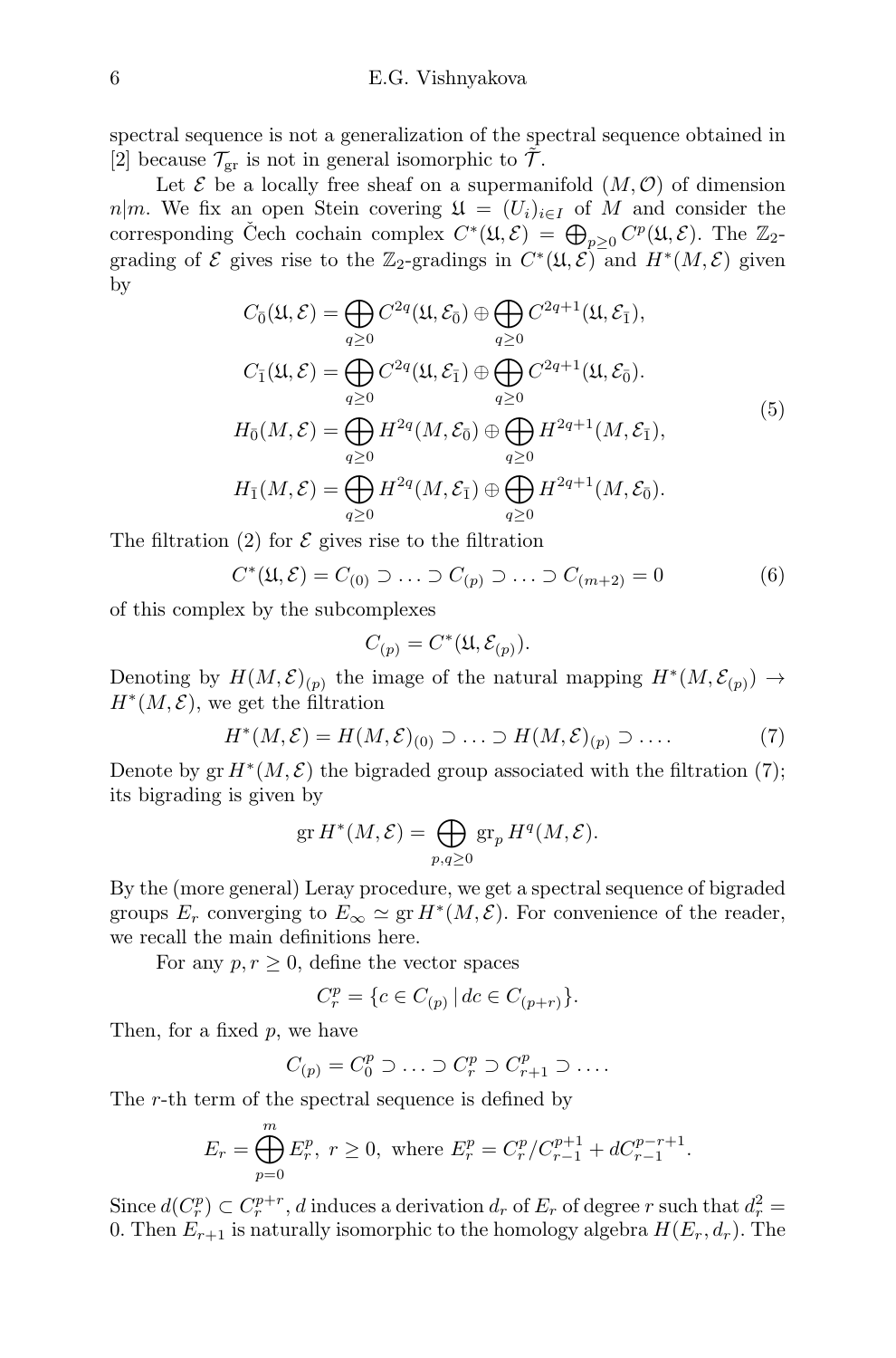$\mathbb{Z}_2$ -grading (5) in  $C^*(\mathfrak{U}, \mathcal{E})$  gives rise to certain  $\mathbb{Z}_2$ -gradings in  $C_r^p$  and  $E_r^p$ , turning  $E_r$  into a superspace. Clearly, the coboundary operator d on  $C^*(\mathfrak{U}, \mathcal{E})$ is odd. It follows that the coboundary  $d_r$  is odd for any  $r \geq 0$ .

The superspaces  $E_r$  are also endowed with a second  $\mathbb{Z}$ -grading. Namely, for any  $q \in \mathbb{Z}$ , set

$$
C_r^{p,q} = C_r^p \cap C^{p+q}(\mathfrak{U}, \mathcal{E}), \quad E_r^{p,q} = C_r^{p,q}/C_{r-1}^{p+1,q-1} + dC_{r-1}^{p-r+1,q+r-2}.
$$

Then

$$
E_r = \bigoplus_{p,q} E_r^{p,q} \text{ and } d_r(E_r^{p,q}) \subset E_r^{p+r,q-r+1} \text{ for any } r, p, q.
$$
 (8)

Further, for a fixed q, we have  $d(C_r^{p,q}) = 0$  for all  $p \geq 0$  and all  $r \geq m+2$ . This implies that the natural homomorphism  $E_r^{p,q} \to E_{r+1}^{p,q}$  is an isomorphism for all p and  $r \ge r_0 = m+2$ . Setting  $E^{p,q}_{\infty} = E^{p,q}_{r_0}$ , we get the bigraded superspace

$$
E_{\infty} = \bigoplus_{p,q} E_{\infty}^{p,q}.
$$

**Lemma 2.1.** The first two terms of the spectral sequence  $(E_r)$  can be identified with the following bigraded spaces:

$$
E_0 = C^*(\mathfrak{U}, \tilde{\mathcal{E}}), E_1 = E_2 = H^*(M, \tilde{\mathcal{E}}).
$$

More precisely,

$$
E_0^{p,q} = C^{p+q}(\mathfrak{U}, \tilde{\mathcal{E}}_p), \ E_1^{p,q} = E_2^{p,q} = H^{p+q}(M, \tilde{\mathcal{E}}_p).
$$

We have  $d_{2k+1} = 0$  and, hence,  $E_{2k+1} = E_{2k+2}$  for all  $k \ge 0$ .

*Proof.* The proof is similar to the proof of Proposition 3 in [2].  $\Box$ 

**Lemma 2.2.** There is the following identification of bigraded algebras:

$$
E_{\infty} = \operatorname{gr} H^*(M, \mathcal{E}), \text{ where } E_{\infty}^{p,q} = \operatorname{gr}_p H^{p+q}(M, \mathcal{E}).
$$

If M is compact, then dim  $H^k(M,\mathcal{E}) = \sum_{p+q=k} \dim E_{\infty}^{p,q}$ .

*Proof.* The proof is a direct repetition of the proof of Proposition 4 in [2].  $\Box$ 

Now we prove our main result concerning the first non-zero coboundary operators among  $d_2, d_4, \ldots$  Assume that the isomorphisms of sheaves  $\delta_i$ :  $\mathcal{E}|U_i \to \mathcal{E}|U_i$  from Theorem 1.1 are defined for each  $i \in I$ . By Theorem 1.1, a locally free sheaf of  $\mathcal{O}\text{-modules } \mathcal{E}$  on M corresponds to the cohomology class  $a_{\gamma}$  of the 1-cocycle  $((a_{\gamma})_{ij}) \in Z^{1}(\mathfrak{U}, \mathcal{A}ut_{(2)(2)}\tilde{\mathcal{E}}),$  where  $(a_{\gamma})_{ij} = \delta_{i} \circ \delta_{j}^{-1}$ . If the order of  $(a_{\gamma})_{ij}$  is equal to k, then we may choose  $\delta_i, i \in I$ , in such a way that  $((a_{\gamma})_{ij}) \in Z^{1}(\mathfrak{U}, \mathcal{A}ut_{(k)(2)}\tilde{\mathcal{E}})$ . We can write  $a_{\gamma} = \exp A_{\Gamma}$ , where  $A_{\Gamma} \in C^1(\mathfrak{U}, \mathrm{Der}_{(k)(2)} \tilde{\mathcal{E}}).$ 

We will identify the superspaces  $(E_0, d_0)$  and  $(C^*(\mathfrak{U}, \tilde{\mathcal{E}}), d)$  via the isomorphism of Lemma 2.1. Clearly,  $\delta_i : \mathcal{E}_{(p)} | U_i \to \tilde{\mathcal{E}}_{(p)} | U_i = \sum_{r \geq p} \tilde{\mathcal{E}}_r | U_i$  is an isomorphism of sheaves for all  $i \in I$ ,  $p \geq 0$ . These local sheaf isomorphisms permit us to define an isomorphism of graded cochain groups

$$
\psi: C^*(\mathfrak{U}, \mathcal{E}) \to C^*(\mathfrak{U}, \tilde{\mathcal{E}})
$$